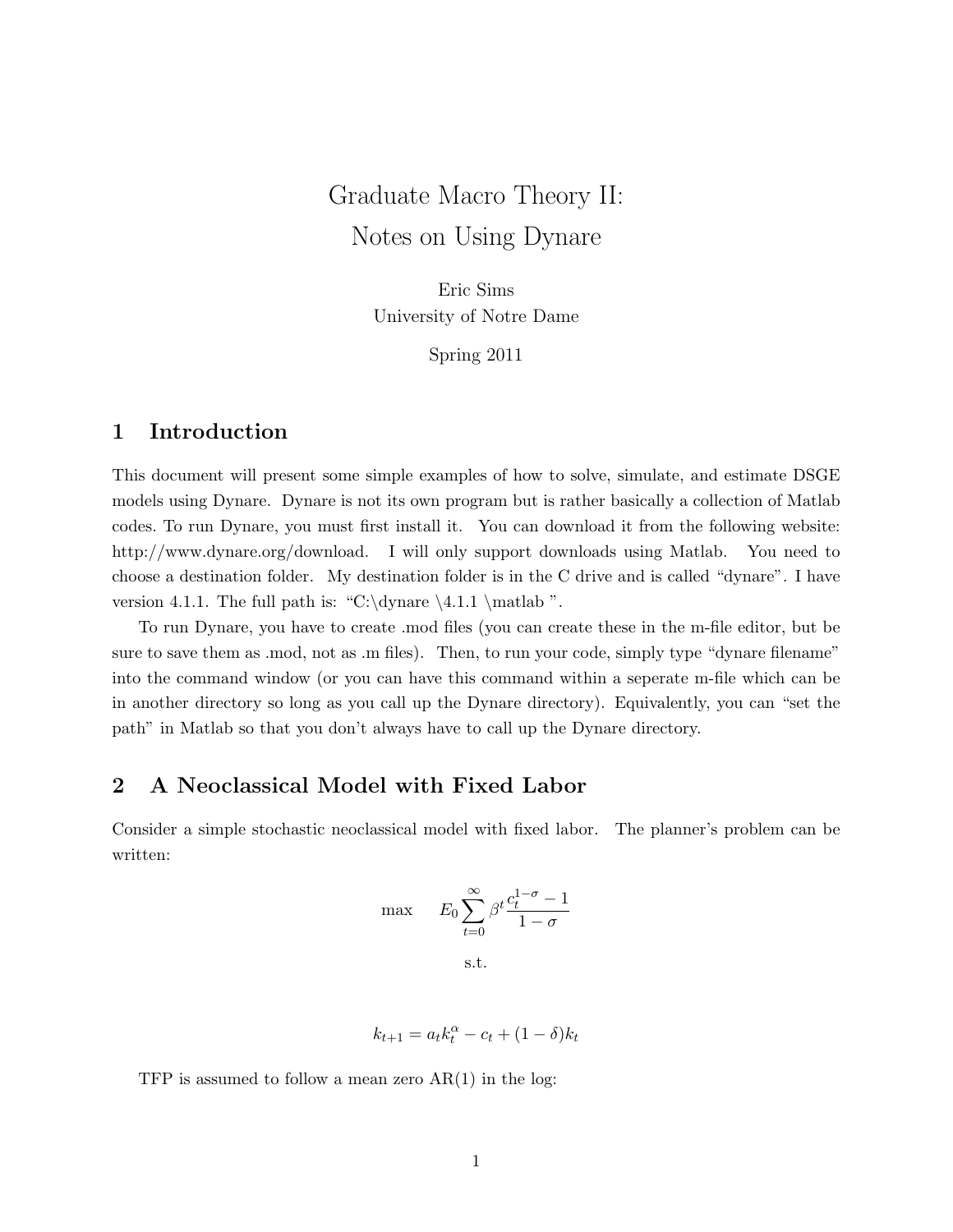$$
\ln a_t = \rho \ln a_{t-1} + \varepsilon_t
$$

The first order conditions for this problem can be characterized with three non-linear difference equations and a transversality condition:

$$
c_t^{-\sigma} = \beta E_t c_{t+1}^{-\sigma} (\alpha a_{t+1} k_{t+1}^{\alpha - 1} + (1 - \delta))
$$
  
\n
$$
k_{t+1} = a_t k_t^{\alpha} - c_t + (1 - \delta) k_t
$$
  
\n
$$
\ln a_t = \rho \ln a_{t-1} + \varepsilon_t
$$
  
\n
$$
\lim_{t \to \infty} \beta^t c_t^{-\sigma} k_{t+1} = 0
$$

In addition, I have two auxiliary "static" variables that define output from the production function and investment from the accounting identity:

$$
y_t = a_t k_t^{\alpha}
$$
  

$$
i_t = y_t - c_t
$$

The parameters that need to be calibrated are  $\sigma$ ,  $\alpha$ ,  $\delta$ ,  $\beta$ ,  $\rho$ , and  $\sigma_{\varepsilon}$ . I set the coefficient of relative risk aversion to 1 (log), capital's share to  $1/3$ , the depreciation rate to 0.025, the discount factor to 0.99, the persistence of technology shocks to 0.95, and the standard deviation of technology shocks to 0.01 (i.e. one percent).

#### 2.1 A Timing Convention

There is a timing convention in Dynare that requires that we (slightly) rewrite the model. In particular, Dynare requires that predetermined variables (like the capital stock) show up as dated  $t-1$  in the time t equations and t in the  $t+1$  equations. As such, we need to rewrite the FOCs:

$$
c_t^{-\sigma} = \beta E_t c_{t+1}^{-\sigma} (\alpha a_{t+1} k_t^{\alpha-1} + (1 - \delta))
$$
  
\n
$$
k_t = a_t k_{t-1}^{\alpha} - c_t + (1 - \delta) k_{t-1}
$$
  
\n
$$
\ln a_t = \rho \ln a_{t-1} + \varepsilon_t
$$
  
\n
$$
\lim_{t \to \infty} \beta^t c_t^{-\sigma} k_t = 0
$$
  
\n
$$
y_t = a_t k_{t-1}^{\alpha}
$$
  
\n
$$
i_t = y_t - c_t
$$

In other words, we essentially just lag the capital stock one period in each relevant equation.  $k_t$  is just re-interpreted as  $k_{t+1}$ .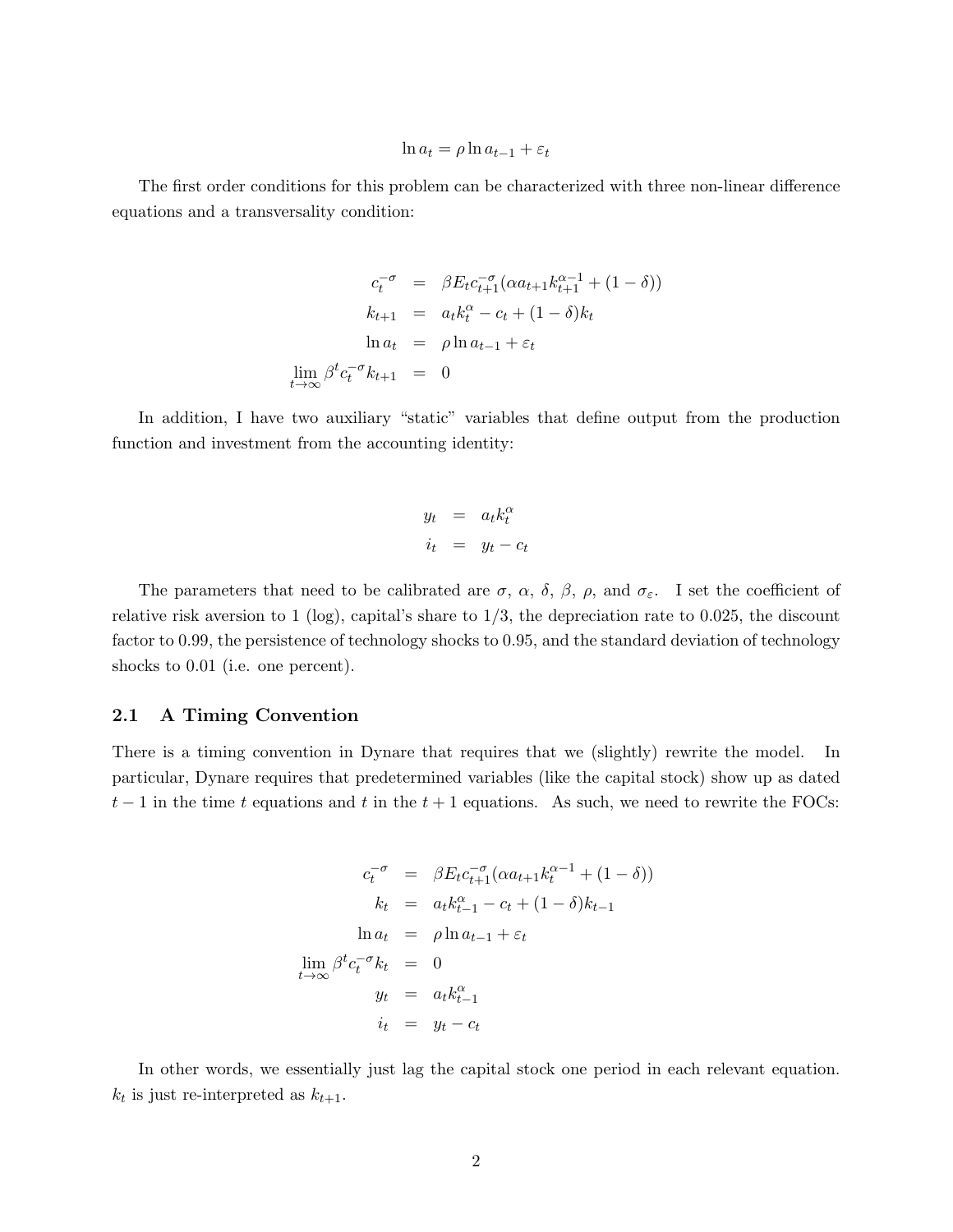#### 3 Writing the Dynare Code

With the first order conditions in hand, we are now ready to begin to write our dynare code (which occurs in the .mod file). The dynare code will not run unless each entry is followed by a semicolon to suppress the output.

The first step is to declare the variables of the model. Dynare automatically sorts variables into the following order: static variables (i.e. only enter FOCs at time  $t$ ), purely predetermined variables (only enter FOCs at t and  $t - 1$ ), variables that are both predetermined and forwardlooking (appear at  $t - 1$ , t, and  $t + 1$ ), and variables that are purely forward-looking (only appear at dates t and  $t + 1$ . In our model, output is static, capital is purely predetermined, technology is both predetermined and forward-looking (since future TFP shows up in the Euler equation), and consumption is forward-looking. It makes sense to declare the variables in this order. The first non-comment command in your Dynare code should be: "var" followed by the endogenous variable names and culminating with a semicolon. For the purposes of naming things, everything other than the shock $(s)$  is considered to be endogenous My first line of code looks like:

var y i k a c;

The next line of code specifies the exogenous variables. These are just the shocks, and in this model I only have one:

<sup>1</sup> varexo e;

The next step is to declare the parameters of the model. You simply type "parameters" followed by parameter names:

<sup>1</sup> parameters alpha beta <sup>∆</sup> rho sigma sigmae;

Immediately following this command, you need to specify numerical values for these parameters:

```
1 alpha = 0.33;
2 beta = 0.99;
3 \Delta = 0.025;
4 rho = 0.95;
  sigma = 1;6 sigmae = 0.01;
```
Now that you've named variables and specified parameter values, it's now time to "declare the model". To do this, you type in "model;" followed by the first order conditions, constraints, identities, etc., followed by "end;". We typically want to approximate the solutions of the natural logs of the variables, so that impulse responses, etc. are all in percentage terms. Dynare will do linear approximations of the levels of the variables. To get it to do linear approximation of the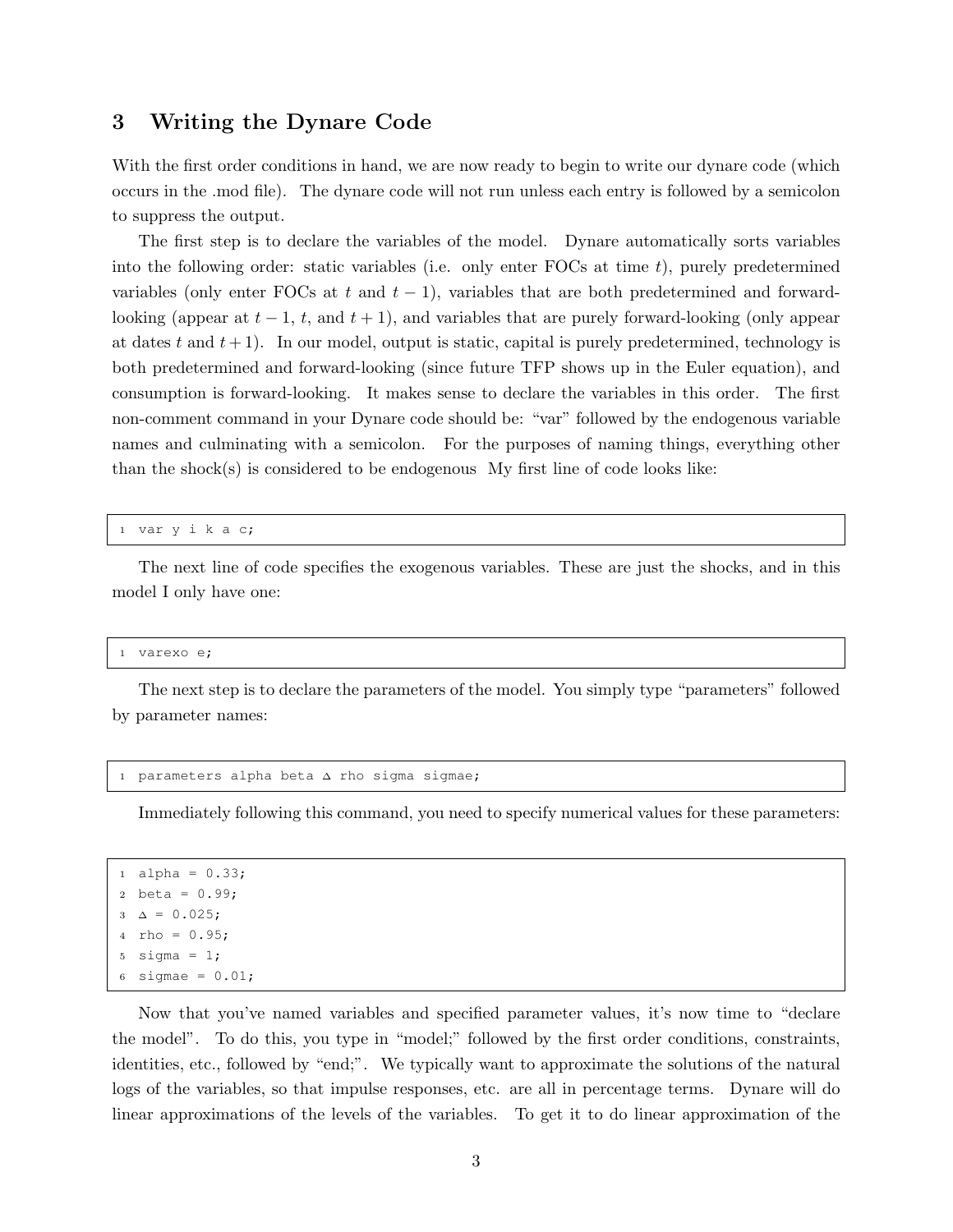logs of the variables, you need to specify the variables as " $\exp(x)$ ". This way the variable x is interpreted as the log of the variable of interest, while  $exp(x)$  is the level (since the exponential and log are inverse functions), which is what shows up in most of the FOCs. Then you just type in the first order conditions. If a variable appears dated  $t$ , then you just type  $x$ . If a variable is  $t+1$ , you type  $x(+1)$ ; if it's  $t-1$ , then  $x(-1)$ . If, for whatever reason, you need variables beyond one period away to appear, you could define auxiliary state variables to make the system work out this way. My first order conditions for the above model look like:

```
1 model;
\overline{2}3 \exp(c)(-\text{sigma}) = \text{beta} * (\exp(c+1))^c(-\text{sigma}) * (\text{alpha} * \exp(a+1)) * \exp(k)^(\text{alpha} -1) + (1+\Delta));
4 \exp(y) = \exp(a) * \exp(k(-1))^(alpha)*exp(n)^(1-alpha);
5 exp(k) = exp(i) + (1-\Delta) * exp(k(-1));
 exp(y) = exp(c) + exp(i);7 a = rho*a(-1) + ej8
9 end;
```
Dynare interprets all of the underlying variables here as logs. Since I specified the stochastic process for  $a_t$  in the log, I do not need to write it using the exponential. Dynare will solve for the steady state numerically for you. To get it to do this you need to give it guess of the steady state. If you give it bad guesses, Dynare may not converge and you can get an error. When giving initial values, remember that Dynare is interpreting all the variables as logs. Hence, if you know that steady state capital is 30, you want to give an initial value of capital somewhere near ln 30, not 30. you begin this part of the code with the command "initval;", followed by the initial values/guesses of all the endogenous variables, capped off with "end". My code for this part looks like:

```
1 initval;
2
3 k = log(29);
  y = log(3);a = 0;6 c = \log(2.5);
  i = log(1.5);8
9 end;
```
The next step is to specify the variance of the shocks. This part of the code starts with "shocks;", followed by a specification of the variance (not standard deviation), followed by "end;":

1 var e = sigmae $2$ ;

In the next step you simply type in "steady;". This command calculates the steady state values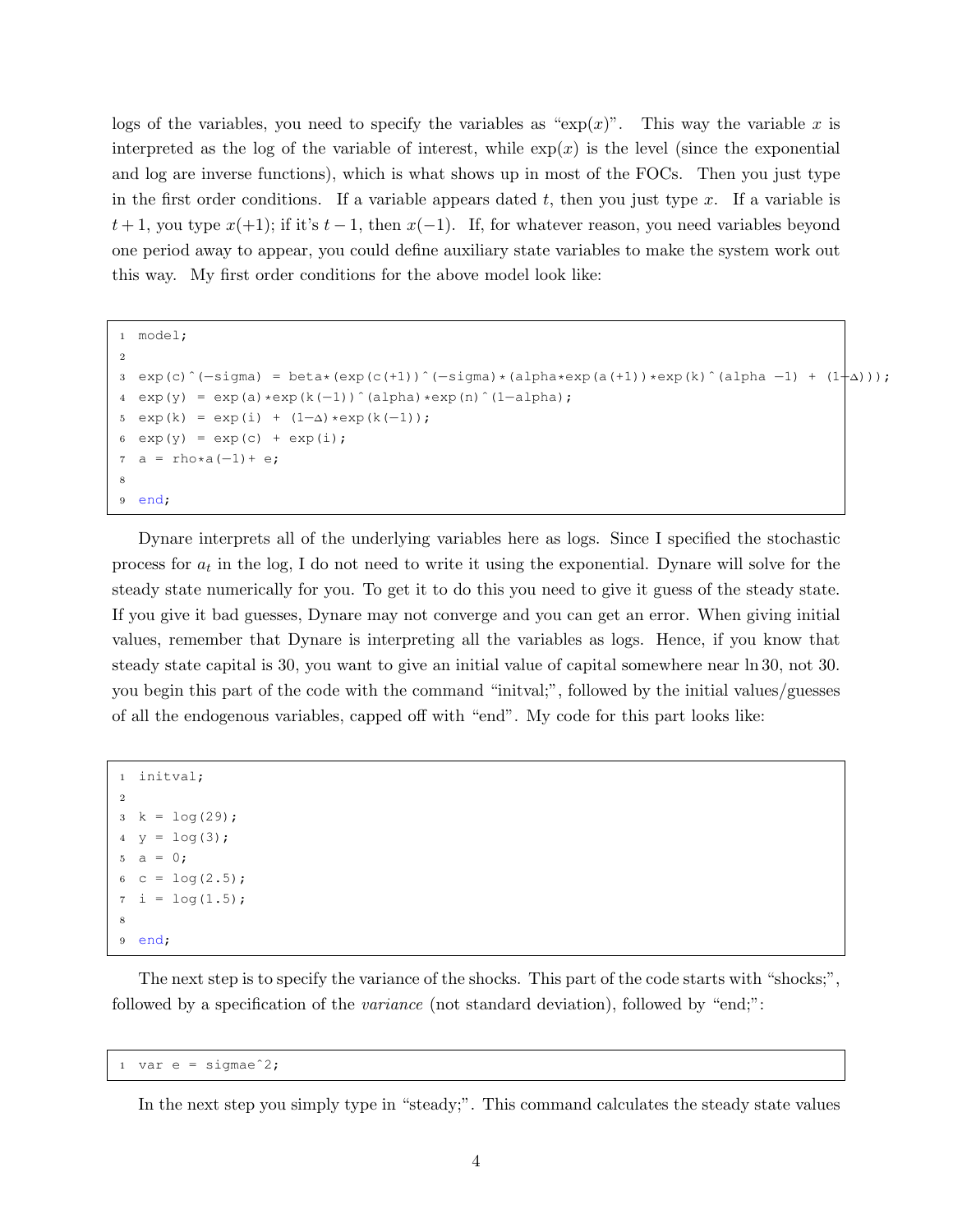of the endogenous variables of the model:

<sup>1</sup> steady;

The next command is the payoff. It's the "stoch simul" command, which is what solves the model, produces the policy functions, and generates impulse responses functions and unconditional second moments. There are a number of options following this command. If you just type in "stoch simul;", it's going to give you the default output. The default output is: (1) steady state values of endogenous variables; (2) a model summary, which counts variables by type; (3) covariance matrix of shocks (which in the example I'm giving is a scalar); (4) the policy and transition functions (in state space notation); (5) theoretical first and second moments; (6) a theoretical correlation matrix; (7) theoretical autocovariances up to order 5; and (8) impulse responses. By default, Dynare does a second order approximation about the steady state; the second order approximation involves "cross terms" , and so the policy/transition functions look more complicated than you're used to seeing.

There are a number of options one can include behind "stoch simul;" (to do this you type "stoch simul(options);". There are several of these that you can read about in the manual, but the more important ones for our purposes are:

- hp filter = integer: this will produce theoretical moments (variances, covariances, autocorrelations) after HP filtering the data (the default is to apply no filter to the data). We typically want to look at HP filtered moments, so this is an option you'll want to use. The integer is a number (i.e. 1600) corresponding to the penalty parameter in the HP filter. So, for example, typing "stoch simul(hp filter=1600);" will produce theoretical (i.e. analytical) moments of the HP filtered data. The only problem here is that it will not simultaneously do HP filtering of simulated data; you can either get moments from simulated data or analytical HP filtered moments
- $\bullet$  irf  $=$  integer: this will change the number of periods plotted in the impulse response functions. The default value is 40. To suppress printing impulse responses altogether, type in 0 for the number of horizons. For example, to see impulse responses for only 20 periods, type "stoch\_simul(irf=20);".
- nocorr: this will mean it will not print a matrix of correlations in the command window
- nofunctions: this will suppress printing the state space coefficients of the solution in the command window
- nomoments: this will suppress printing of moments
- noprint: this will suppress printing of any output at all
- order  $= 1$  or 2: this tells Dynare the order of the (log) approximation. The default is a second order approximation. Hence, typing "order=1" will have it do a linear approximation.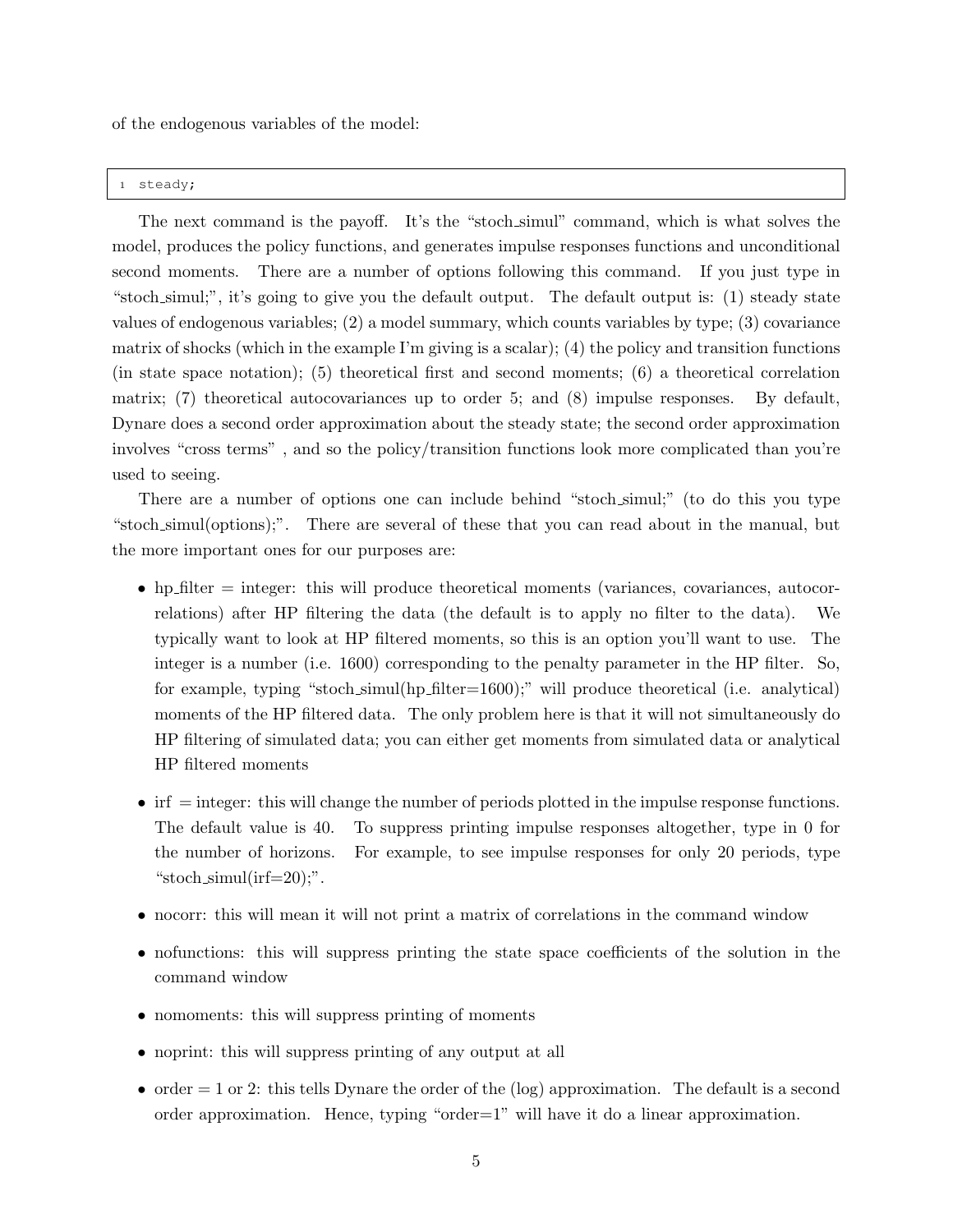- periods = integer: Dynare's default is to produce analytical/theoretical moments of the variables. Having periods not equal to zero will instead have it simulate data and take the moments from the simulated data. By default, Dynare drops the first 100 values from a simulation, so you need to give it a number of periods greater than 100 for this to work. Hence, typing "stoch simul(periods=300);" will produce moments based on a simulation with 200 variables.
- drop = integer: You can change the number of observations to drop from the simulations. For example, typing "stoch simul(drop=0);" will result in no observations being dropped in the simulations.
- $\bullet$  simul seed = integer: sets the seed used in the random number generator for the simulations.

For example, typing "stoch\_simul(nofunctions,hp\_filter=1600,order=1,irf=20);" will suppress the policy function output, will produce analytical HP filtered moments, will do a first order approximation, and will plot 20 periods in the impulse responses.

Dynare will produce policy and transition functions for the endogenous variables of the model in state space form. Letting  $s_t$  be a  $m \times 1$  vector of states (here  $m = 2$ ) and  $x_t$  be a  $n \times 1$  vector of controls (here I include "static" controls like output as well as dynamic controls; you don't need to eliminate the static controls to use Dynare), which in this model is  $m = 3$ . The state space representation of the system can be written:

$$
s_t = As_{t-1} + B\varepsilon_t
$$

$$
x_t = \Phi s_t
$$

Above A is  $m \times m$ , and can be found as discussed previously in class.  $\varepsilon_t$  is  $w \times 1$ ; so in this model  $w = 1$ ; and B is  $m \times w$ .  $\Phi$  is the policy function, and is  $n \times m$ . Dynare writes the system out by substituting the state transition equation into the policy function as follows:

$$
x_t = \Phi A s_{t-1} + \Phi B \varepsilon_t
$$

It is easily verified that these matrix multiplications are permissable;  $\Phi$  is  $n \times m$  and A is  $m \times m$ . Hence  $\Phi A$ , call it C, is  $n \times m$ . B is  $m \times w$ ; hence  $\Phi B$  is  $n \times w$ . Call  $\Phi B = D$ . Then we can write out the full system as:

$$
s_t = As_{t-1} + B\varepsilon_t
$$

$$
x_t = Cs_{t-1} + D\varepsilon_t
$$

We can combine this into one expression by denoting  $Y_t = [s_t \ x_t]'$ ,  $\Psi = [A \ C]'$ , and  $\Omega =$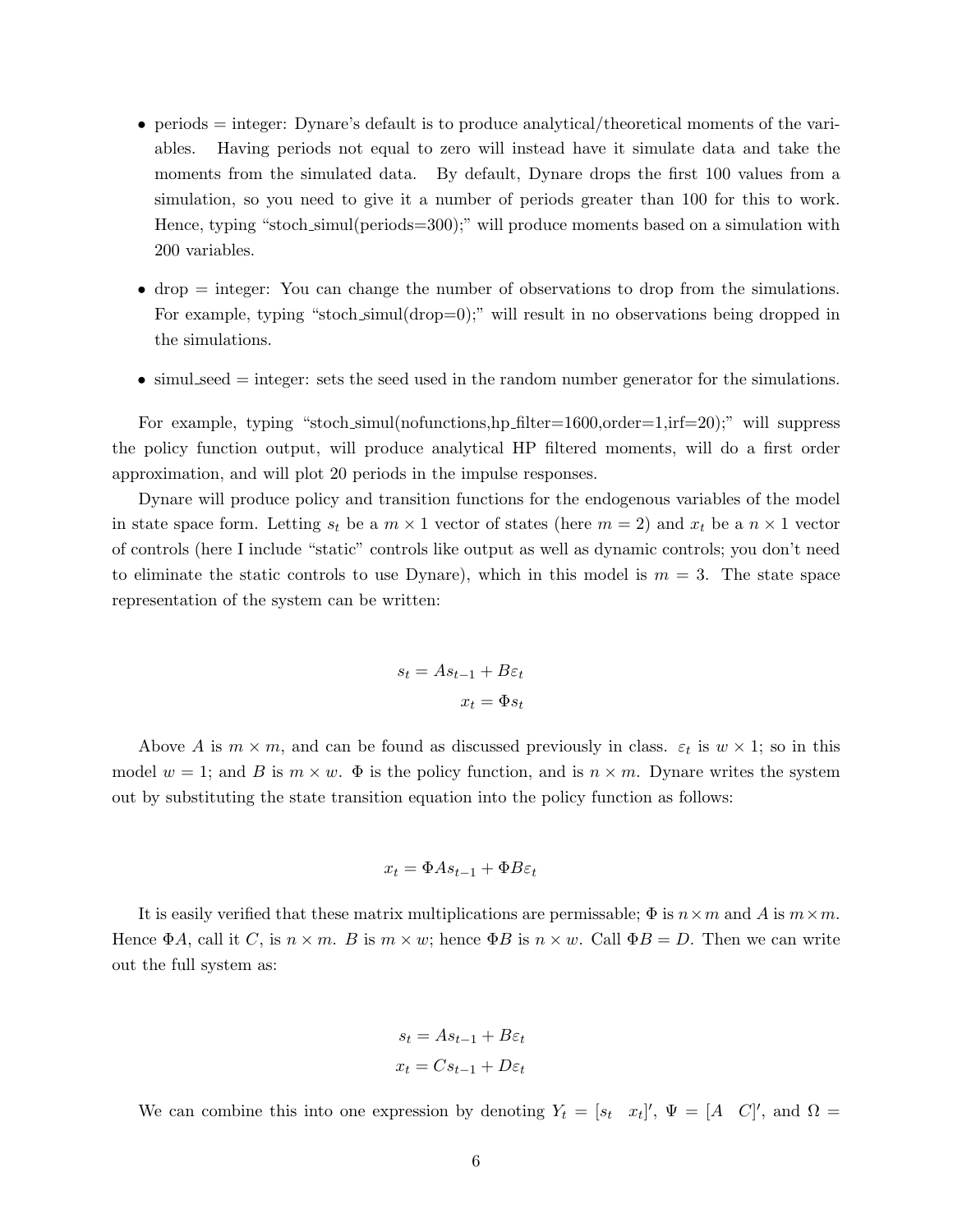$[B \quad D]'$ :

$$
Y_t = \Psi s_{t-1} + \Omega \varepsilon_t
$$

#### 3.1 The Full .mod File

Below is my code in the .mod file in its entirety. Note that you can comment in a .mod file just like you can in a regular .m file.

```
1 % Basic Dynare code for grad macro
2
3 % Eric Sims
4 % University of Notre Dame
5 % Spring 2011
6
7 var y i k a c;
8 varexo e;
9
10 parameters alpha beta ∆ rho sigma sigmae;
11
12 alpha = 0.33;
13 beta = 0.99;
14 \Delta = 0.025;
15 rho = 0.95;16 sigma = 1;17 sigmae = 0.01;
18
19 model;
20
21 exp(c)^(-sigma) = beta*(exp(c(+1))^(-sigma)*(alpha*exp(a(+1))*exp(k)^(alpha -1) + (1+∆)));
22 exp(y) = exp(a) * exp(k(-1))^ (alpha);23 exp(k) = exp(i) + (1-\Delta) * exp(k(-1));
24 exp(y) = exp(c) + exp(i);25 a = rho*a(-1)+ e;
26
27 end;
28
29 initval;
30
31 \text{ k} = \log(29);
32 y = log(3);
33 a = 0;34 c = \log(2.5);
35 i = \log(1.5);
36
37 end;
```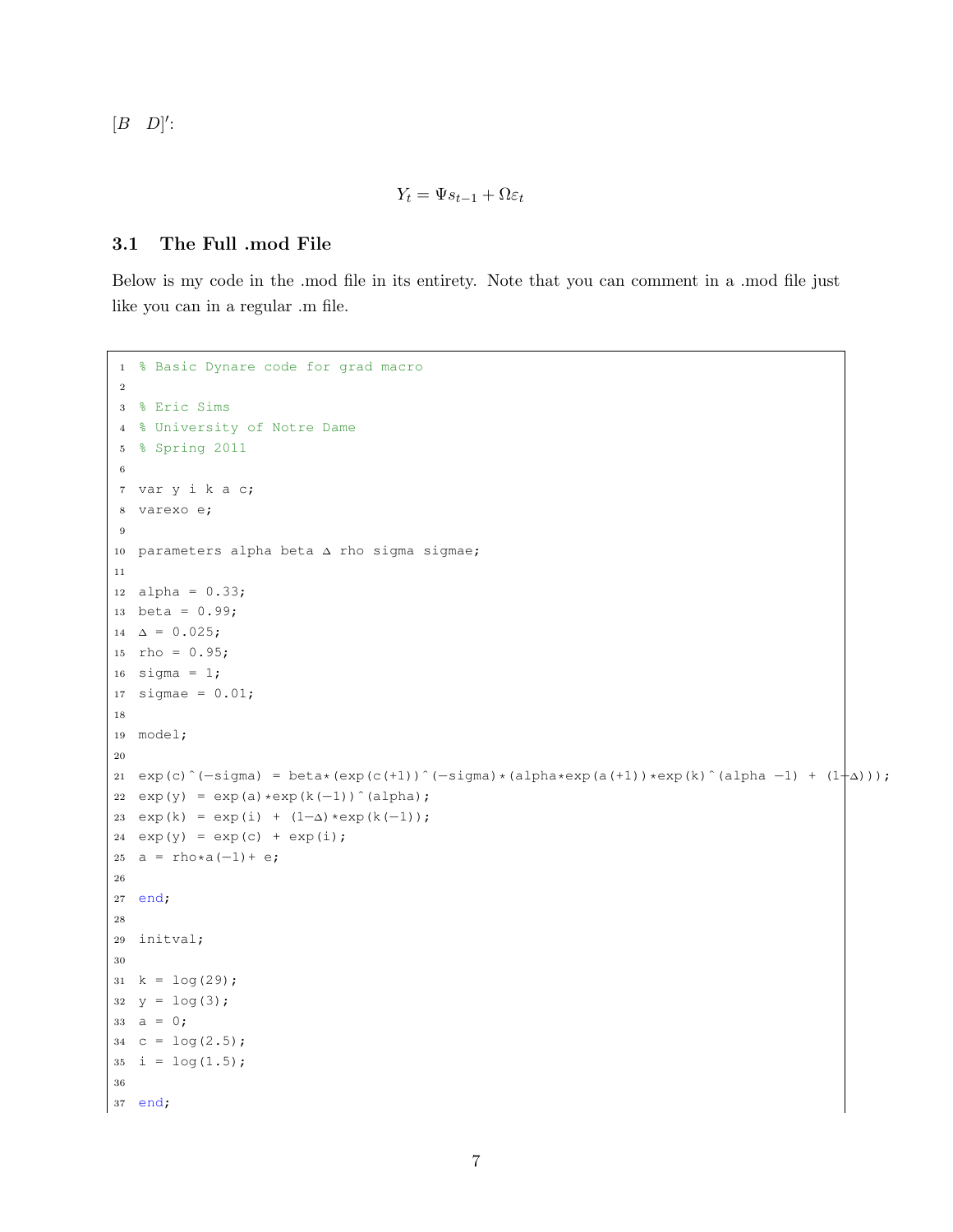```
38
39 shocks;
40 var e = sigmaeˆ2;
41 end;
42
43 steady;
44
45 stoch simul(hp filter=1600,order=1,irf=40);
```
#### 4 Running Dynare

To run Dynare you can't hit F5 or type the name of the .mod file into the command prompt. You have to type "dynare filename" (without the .mod on the end of the file name). For this to run you must either be in the same directory where your Dynare files are stored, you must have set the path of where your Dynare files are stored, or you must type "addpath (directory)" where the directory is the location of your Dynare files.

So as to do other things, I usually write a .m file to go along with my .mod file. My code for the .m file is simple:

```
1 % Running Dynare
2
3 addpath c:\dynare\4.1.1\matlab
4
5 dynare basic nc
```
## 5 Dynare Output

Dynare will produce a bunch of output in the command window for you (unless you include options discussed above to suppress it). Below is the output that I get:

```
1 Configuring Dynare ...
2 [mex] Generalized QZ.
3 [mex] Sylvester equation solution.
4 [mex] Kronecker products.
5 [mex] Sparse kronecker products.
6 [mex] Bytecode evaluation.
7 [mex] k−order perturbation solver.
8 [mex] k−order solution simulation.
9
10 Starting Dynare (version 4.1.1).
11 Starting preprocessing of the model file ...
12 Found 5 equation(s).
```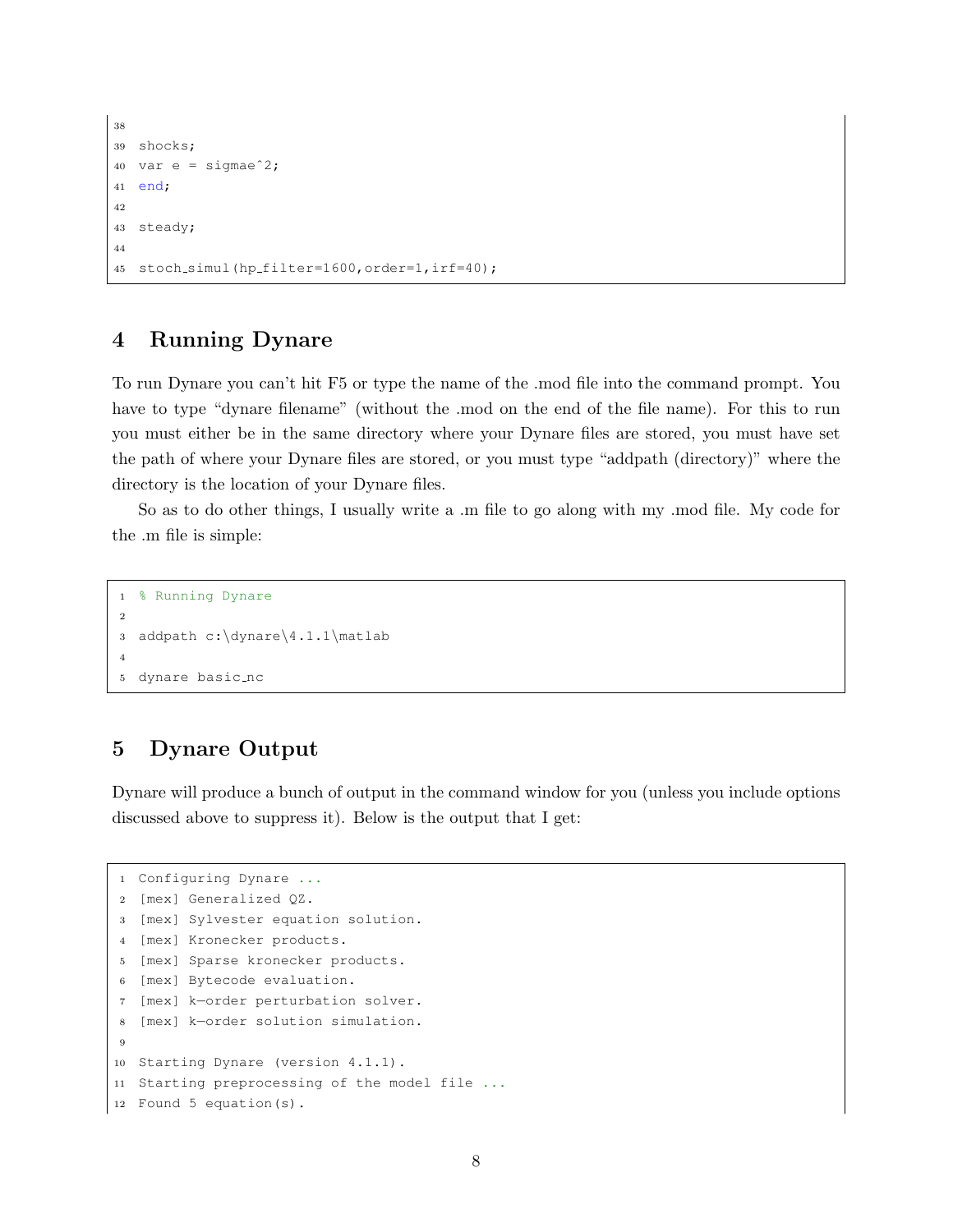```
13 Evaluating expressions...done
14 Computing static model derivatives:
15 − order 1
16 Computing dynamic model derivatives:
17 − order 1
18 Processing outputs ...done
19 Preprocessing completed.
20 Starting MATLAB/Octave computing.
21
22
23 STEADY−STATE RESULTS:
24
25 y 1.10371
26 i −0.344308
27 k 3.34457
28 a 0
29 c 0.835782
30
31 MODEL SUMMARY
32
33 Number of variables: 5
34 Number of stochastic shocks: 1
35 Number of state variables: 2
36 Number of jumpers: 2
37 Number of static variables: 2
38
39
40 MATRIX OF COVARIANCE OF EXOGENOUS SHOCKS
41
42 Variables e
43 e 0.000100
44
45 POLICY AND TRANSITION FUNCTIONS
46 y i k a c
47 Constant 1.103709 −0.344308 3.344571 0 0.835782
48 k(−1) 0.330000 −0.517541 0.962061 0 0.590408
49 a(−1) 0.950000 3.043702 0.076093 0.950000 0.306708
50 e 1.000000 3.203897 0.080097 1.000000 0.322850
51
52
53 THEORETICAL MOMENTS (HP filter, lambda = 1600)
54
55 VARIABLE MEAN STD. DEV. VARIANCE
56 y 1.1037 0.0131 0.0002
57 i −0.3443 0.0418 0.0017
58 k 3.3446 0.0037 0.0000
59 a 0.0000 0.0130 0.0002
60 c 0.8358 0.0047 0.0000
61
```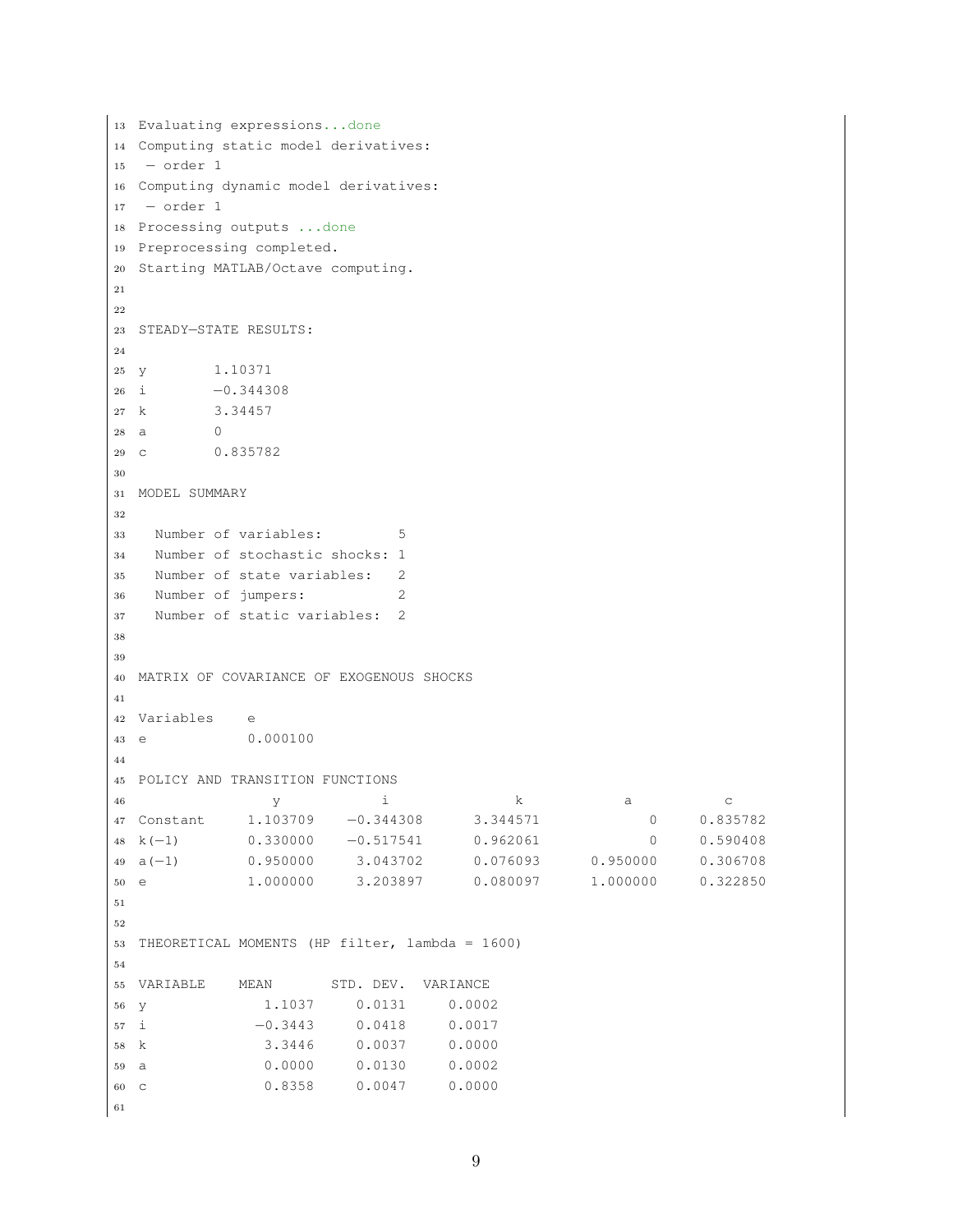```
62
63
64 MATRIX OF CORRELATIONS (HP filter, lambda = 1600)
65
66 Variables y i k a c
67 y 1.0000 0.9903 0.3618 0.9956 0.9256
68 i 0.9903 1.0000 0.2285 0.9989 0.8640
69 k 0.3618 0.2285 1.0000 0.2730 0.6877
70 a 0.9956 0.9989 0.2730 1.0000 0.8862
71 c 0.9256 0.8640 0.6877 0.8862 1.0000
72
73
74
75 COEFFICIENTS OF AUTOCORRELATION (HP filter, lambda = 1600)
76
77 Order 1 2 3 4 5
78 y 0.7217 0.4846 0.2868 0.1257 −0.0018
79 i 0.7107 0.4670 0.2663 0.1050 −0.0208
80 k 0.9596 0.8619 0.7268 0.5704 0.4058
81 a 0.7133 0.4711 0.2711 0.1098 −0.0163
82 c 0.7941 0.5994 0.4206 0.2610 0.1222
83 Total computing time : 0h00m10s
```
The "constant" in the policy and transition functions output is just the steady state values; the coefficients of the (modified) state space representation are easy to understand. In addition, Dynare produces means (steady state values), volatilities (standard deviations), and variances for each endogenous variable. It also produces the matrix of correlations as well as coefficients of autocorrelation at different lags. Given the options I specified, all of these moments are (i) theoretical (in the sense of being analytical, not based on a simulation) and (ii) based on HP filtered data.

Dynare also produces impulse responses to the shocks. These are shown here:

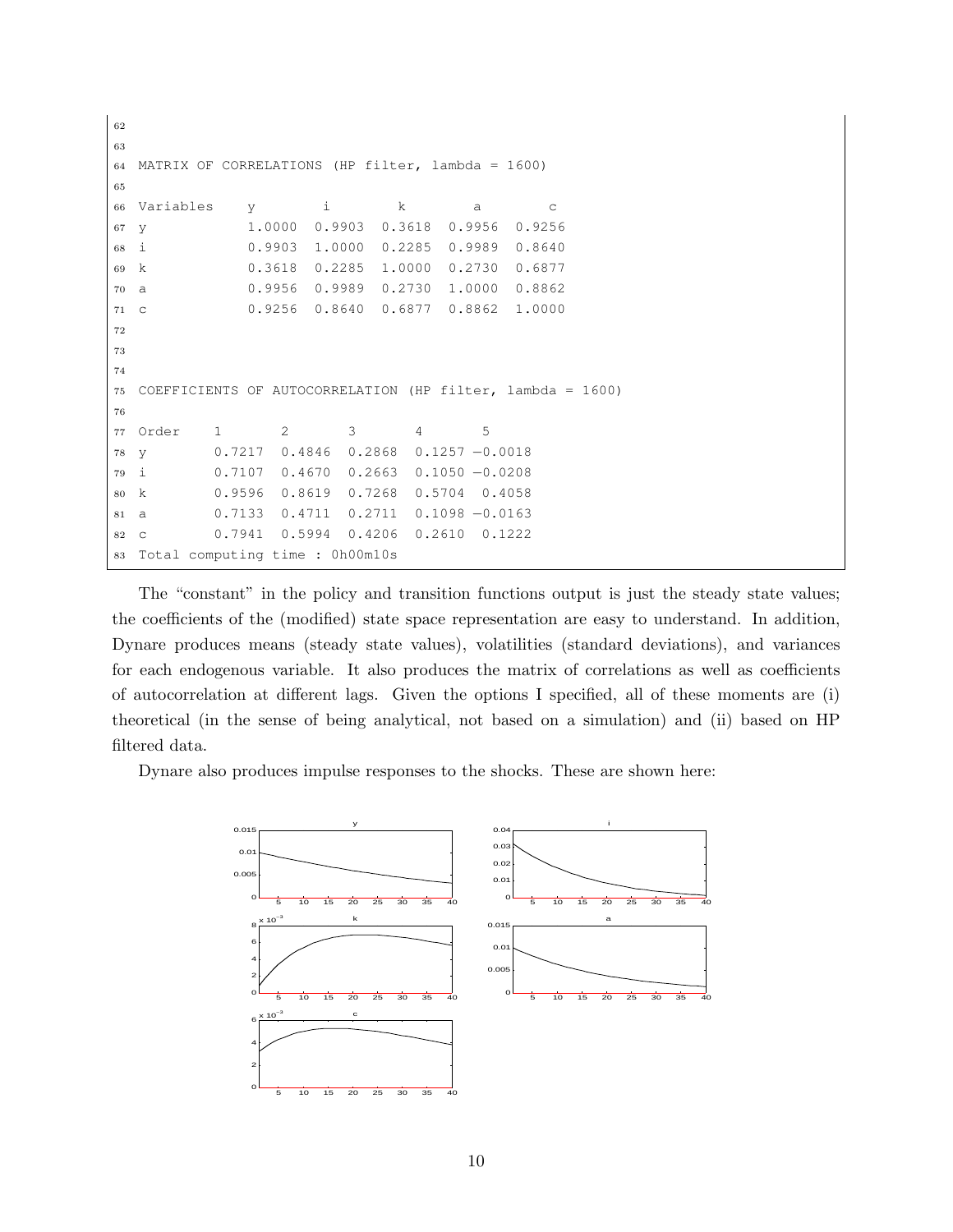There is one interpretive issue in the IRFs of which you need to be aware. Recall that Dynare interprets  $k_t$  as  $k_{t+1}$ . Hence, the impulse response of  $k_t$  that it produces is really the impulse response of  $k_{t+1}$ . To get the impulse responses of  $k_t$ , you need to (i) add a zero as the impact response (remember the capital stock can't react on impact as it is predetermined) and (ii) set the response of  $k_t$  at horizon h equal to the response of what Dynare gives as the impulse response in period  $h + 1$ .

#### 6 Where is the Output Stored?

Dynare is great at producing lots of different output right there for you to see. It's a little more challenging to find where your output is stored.

Dynare will store IRFs for you under the following nomenclature: "x<sub>e</sub>" denotes the impulse response of variable x to shock e. The coefficients of the state space representation are a bit harder to find. In terms of the notation introduced above, the coefficients of the Ψ matrix are stored in "oo\_dr.ghx"; the coefficients of the  $\Omega$  matrix are stored in "oo\_dr.ghu"; and the steady state values are stored in "oo dr.ys".

It is helpful to know where these are in the event that you want to conduct your own simulation. I can simulate out variables just as before by drawing shocks from some distribution. For the simulation I assume that everything begins in steady state, so that the initial conditions are all 0 (recall that the variables are deviations about steady state). Here is some code to do that:

```
1 \text{ m} = 2; % number of states
2 n = 3; % number of controls
3
4 psi = oo.dr.ghx;
5 omega = oo-.dr.ghu;
6 ss = 00...dr.ys;7
8 T = 200; % number of periods to simulate
\alpha10 es = sigmae*randn(T, 1);
11 Xsim = zeros(n+m, T);12
13 Xsim(:,1) = omega*es(1,1);14
15 for j = 2:T16 X \sin(:,j) = \psi X \sin(3:4, j-1) + \omega \cos(\psi);
17 end
18
19 % add back in steady state values so that these are expressed as log
20 % levels, not log deviatins
21 for j = 1:T22 Xsim(:,j) = Xsim(:,j) + ss;
23 end
```